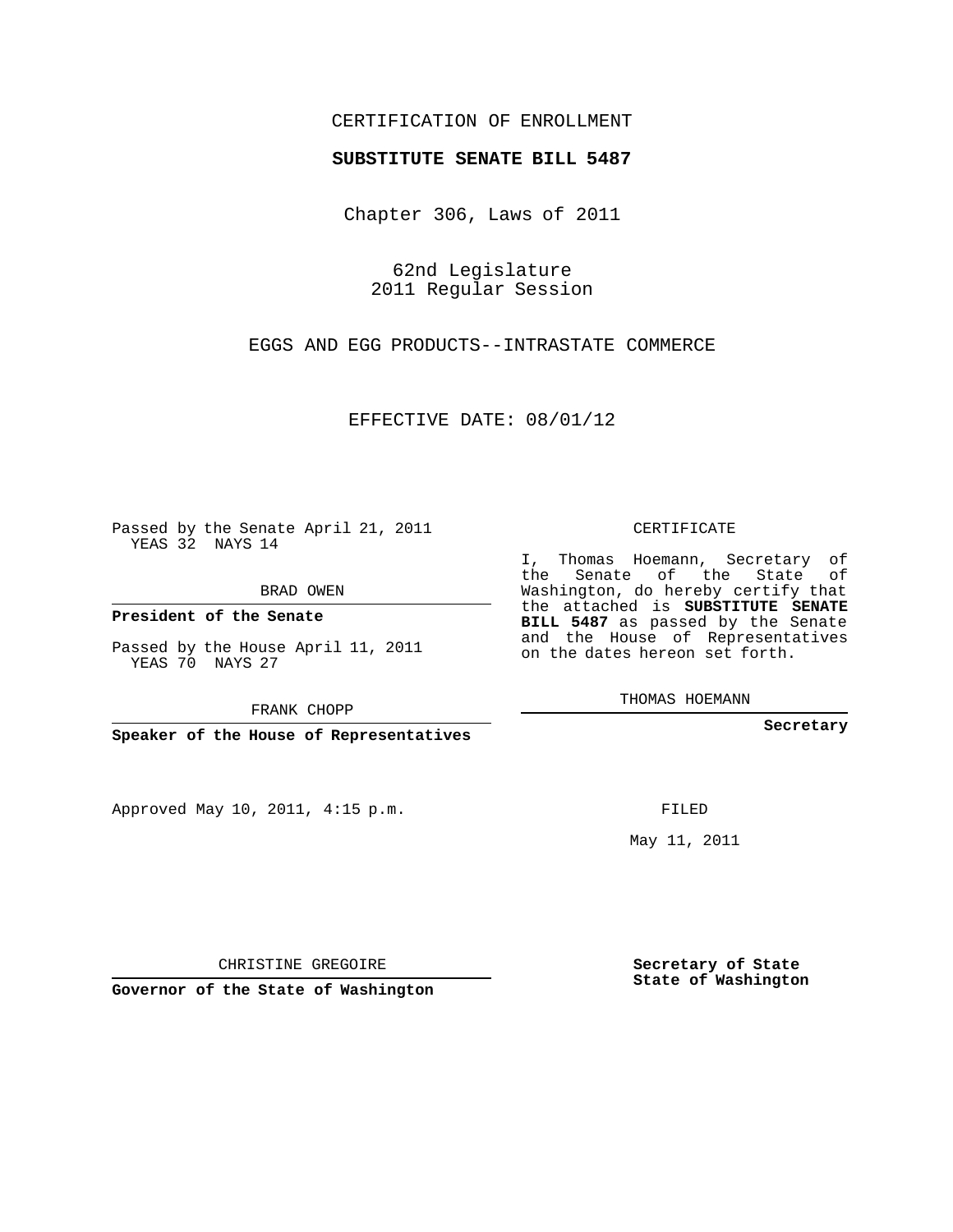## **SUBSTITUTE SENATE BILL 5487** \_\_\_\_\_\_\_\_\_\_\_\_\_\_\_\_\_\_\_\_\_\_\_\_\_\_\_\_\_\_\_\_\_\_\_\_\_\_\_\_\_\_\_\_\_

\_\_\_\_\_\_\_\_\_\_\_\_\_\_\_\_\_\_\_\_\_\_\_\_\_\_\_\_\_\_\_\_\_\_\_\_\_\_\_\_\_\_\_\_\_

AS AMENDED BY THE HOUSE

Passed Legislature - 2011 Regular Session

## **State of Washington 62nd Legislature 2011 Regular Session**

**By** Senate Agriculture & Rural Economic Development (originally sponsored by Senators Schoesler, Hatfield, Hobbs, Delvin, Honeyford, Becker, and Shin)

READ FIRST TIME 02/18/11.

 AN ACT Relating to eggs and egg products in intrastate commerce; amending RCW 69.25.020, 69.25.050, and 69.25.250; adding new sections to chapter 69.25 RCW; and providing an effective date.

BE IT ENACTED BY THE LEGISLATURE OF THE STATE OF WASHINGTON:

 **Sec. 1.** RCW 69.25.020 and 1995 c 374 s 25 are each amended to read as follows:

 When used in this chapter the following terms shall have the indicated meanings, unless the context otherwise requires:

 (1) "Department" means the department of agriculture of the state of Washington.

 (2) "Director" means the director of the department or his duly authorized representative.

 (3) "Person" means any natural person, firm, partnership, exchange, association, trustee, receiver, corporation, and any member, officer, or employee thereof, or assignee for the benefit of creditors.

 (4) "Adulterated" applies to any egg or egg product under one or more of the following circumstances:

 (a) If it bears or contains any poisonous or deleterious substance which may render it injurious to health; but in case the substance is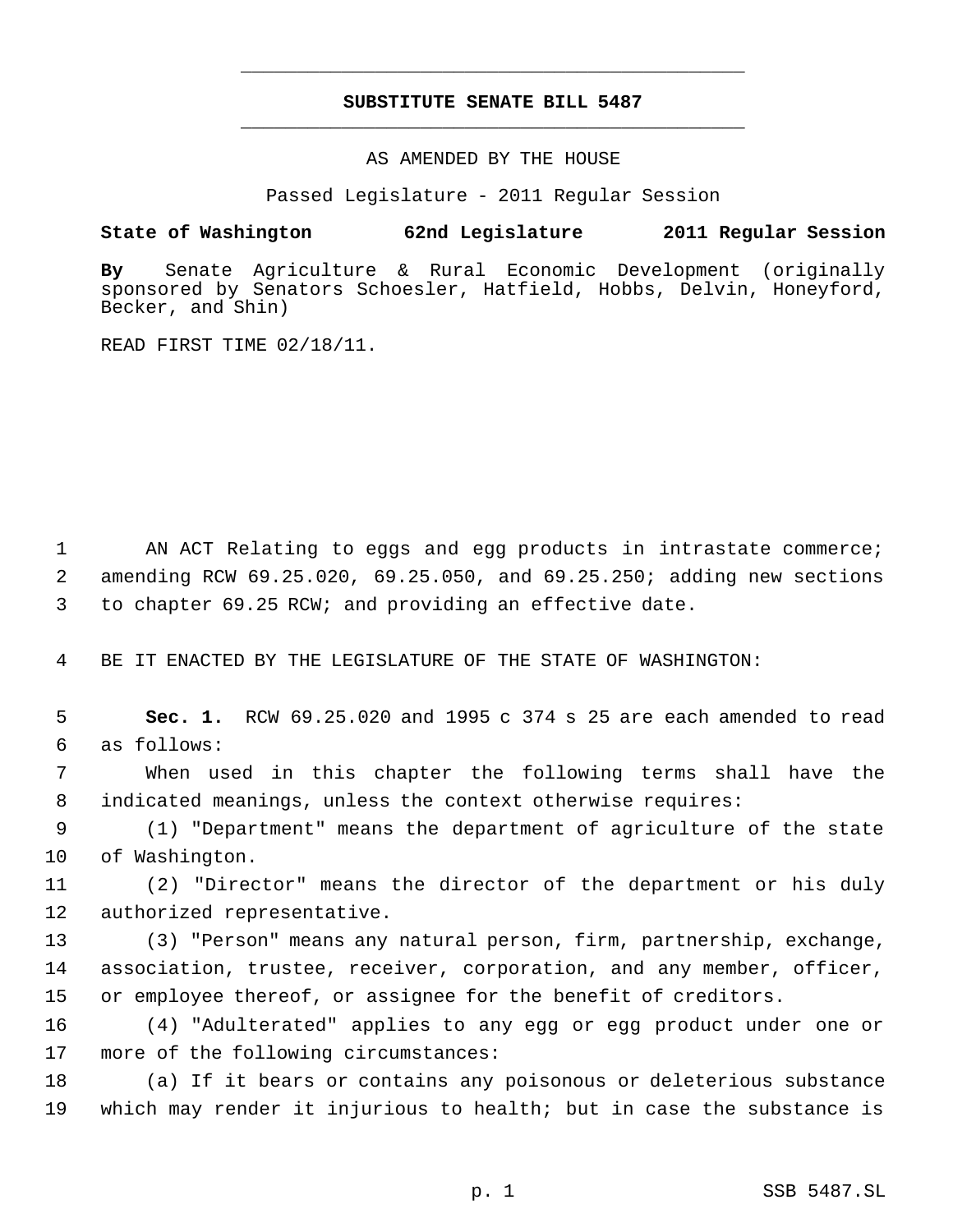not an added substance, such article shall not be considered adulterated under this clause if the quantity of such substance in or on such article does not ordinarily render it injurious to health;

 (b) If it bears or contains any added poisonous or added deleterious substance (other than one which is: (i) A pesticide chemical in or on a raw agricultural commodity; (ii) a food additive; or (iii) a color additive) which may, in the judgment of the director, make such article unfit for human food;

 (c) If it is, in whole or in part, a raw agricultural commodity and such commodity bears or contains a pesticide chemical which is unsafe 11 within the meaning of RCW 69.04.392, as enacted or hereafter amended;

 (d) If it bears or contains any food additive which is unsafe 13 within the meaning of RCW 69.04.394, as enacted or hereafter amended;

 (e) If it bears or contains any color additive which is unsafe 15 within the meaning of RCW 69.04.396((, as enacted or hereafter amended: 16 PROVIDED, That))<u>; however</u>, an article which is not otherwise deemed adulterated under subsection (4)(c), (d), or (e) of this section shall nevertheless be deemed adulterated if use of the pesticide chemical, food additive, or color additive, in or on such article, is prohibited by regulations of the director in official plants;

 (f) If it consists in whole or in part of any filthy, putrid, or 22 decomposed substance, or if it is otherwise unfit for human food;

 (g) If it consists in whole or in part of any damaged egg or eggs to the extent that the egg meat or white is leaking, or it has been contacted by egg meat or white leaking from other eggs;

 (h) If it has been prepared, packaged, or held under insanitary conditions whereby it may have become contaminated with filth, or whereby it may have been rendered injurious to health;

 (i) If it is an egg which has been subjected to incubation or the product of any egg which has been subjected to incubation;

 (j) If its container is composed, in whole or in part, of any poisonous or deleterious substance which may render the contents injurious to health;

 (k) If it has been intentionally subjected to radiation, unless the use of the radiation was in conformity with a regulation or exemption in effect pursuant to RCW 69.04.394; or

 (l) If any valuable constituent has been in whole or in part omitted or abstracted therefrom; or if any substance has been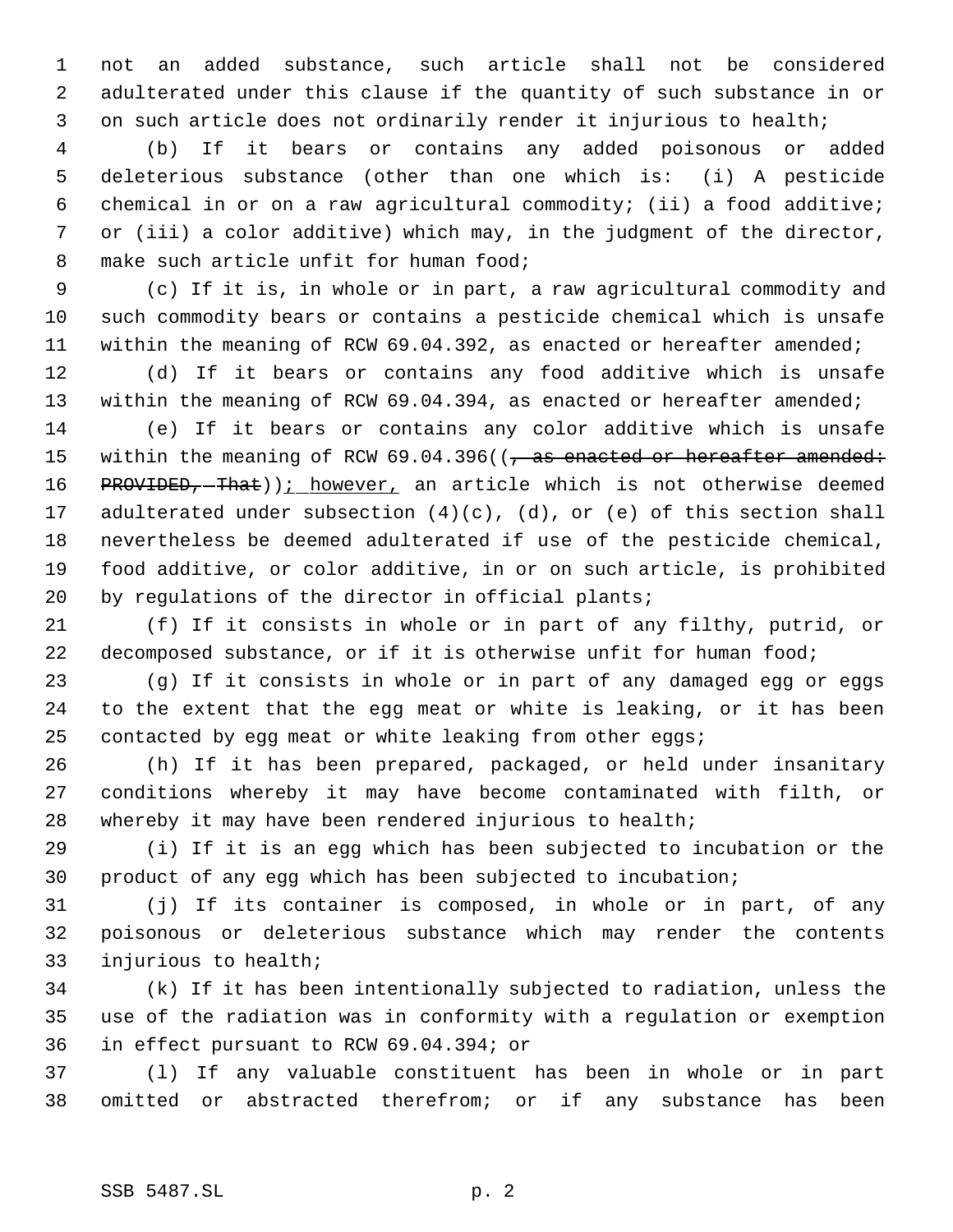substituted, wholly or in part therefor; or if damage or inferiority has been concealed in any manner; or if any substance has been added thereto or mixed or packed therewith so as to increase its bulk or weight, or reduce its quality or strength, or make it appear better or of greater value than it is.

 (5) "Capable of use as human food" shall apply to any egg or egg product unless it is denatured, or otherwise identified, as required by regulations prescribed by the director, to deter its use as human food.

 (6) "Intrastate commerce" means any eggs or egg products in intrastate commerce, whether such eggs or egg products are intended for sale, held for sale, offered for sale, sold, stored, transported, or handled in this state in any manner and prepared for eventual distribution in this state, whether at wholesale or retail.

 (7) "Container" or "package" includes any box, can, tin, plastic, or other receptacle, wrapper, or cover.

 (8) "Immediate container" means any consumer package, or any other container in which egg products, not consumer-packaged, are packed.

 (9) "Shipping container" means any container used in packaging a product packed in an immediate container.

 (10) "Egg handler" or "dealer" means any person who produces, 21 contracts for or obtains possession or control of any eggs or egg 22 products for the purpose of sale to another dealer or retailer, or for 23 processing and sale to a dealer, retailer or consumer( $($  + PROVIDED, 24 That)). For the purpose of this chapter, "sell" or "sale" includes the following: Offer for sale, expose for sale, have in possession for sale, exchange, barter, trade, or as an inducement for the sale of another product.

28 (11)(a) "Egg product" means any dried, frozen, or liquid eggs, with or without added ingredients, excepting products which contain eggs only in a relatively small proportion, or historically have not been, in the judgment of the director, considered by consumers as products of the egg food industry, and which may be exempted by the director under 33 such conditions as  $((he))$  the director may prescribe to assure that the 34 egg ingredients are not adulterated and ((such-products)) are not represented as egg products.

 (b) The following products are not included in the definition of 37 "egg product" if they are prepared from eggs or egg products that have been either inspected by the United States department of agriculture or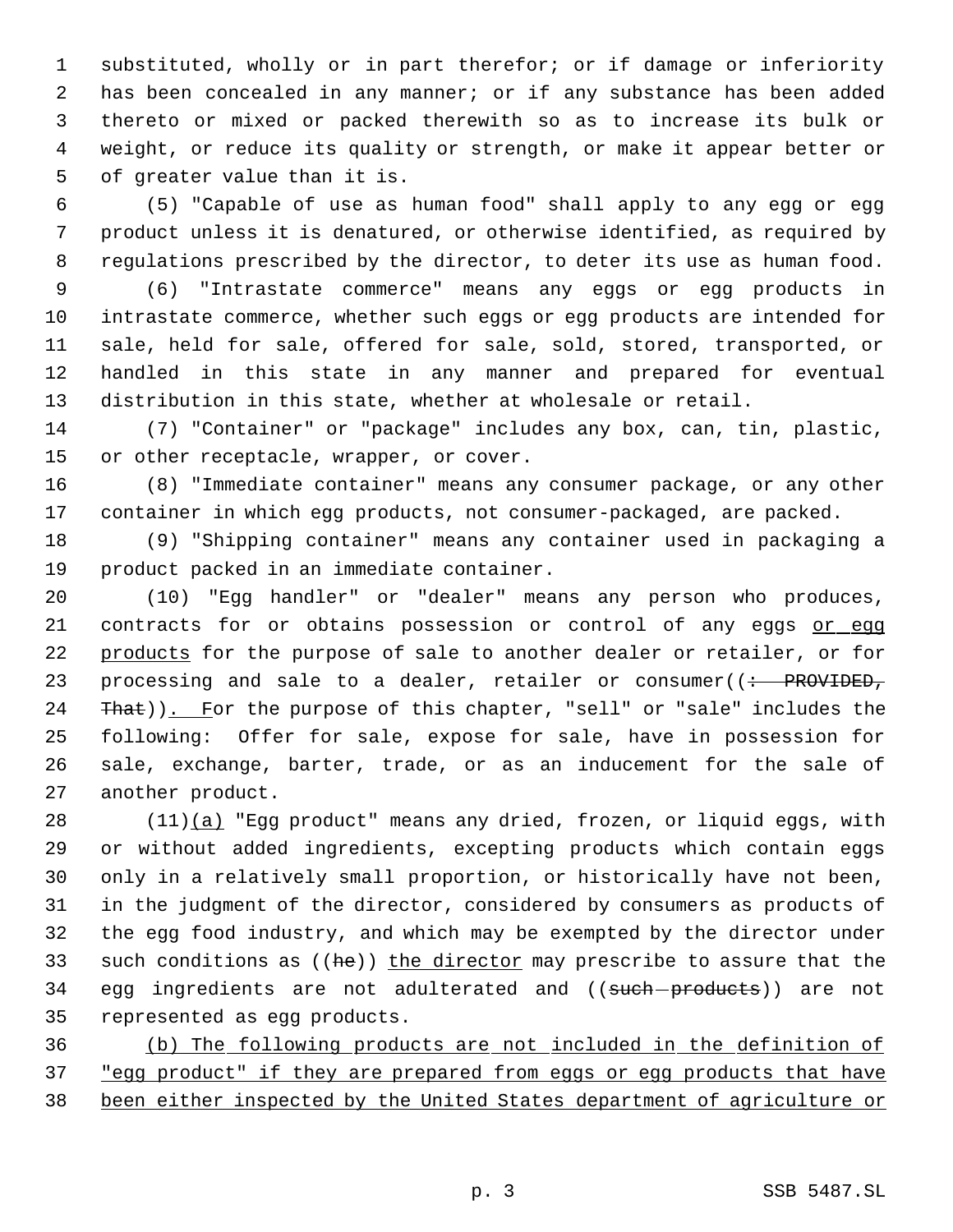1 by the department under a cooperative agreement with the United States 2 department of agriculture: Freeze-dried products, imitation egg products, egg substitutes, dietary foods, dried no-bake custard mixes, 4 egg nog mixes, acidic dressings, noodles, milk and egg dip, cake mixes, French toast, balut and other similar ethnic delicacies, and sandwiches containing eggs or egg products.

 (12) "Egg" means the shell egg of the domesticated chicken, turkey, duck, goose, or guinea, or any other specie of fowl.

 (13) "Check" means an egg that has a broken shell or crack in the shell but has its shell membranes intact and contents not leaking.

 (14) "Clean and sound shell egg" means any egg whose shell is free of adhering dirt or foreign material and is not cracked or broken.

 (15) "Dirty egg" means an egg that has a shell that is unbroken and has adhering dirt or foreign material.

 (16) "Incubator reject" means an egg that has been subjected to incubation and has been removed from incubation during the hatching operations as infertile or otherwise unhatchable.

 (17) "Inedible" means eggs of the following descriptions: Black rots, yellow rots, white rots, mixed rots (addled eggs), sour eggs, eggs with green whites, eggs with stuck yolks, moldy eggs, musty eggs, eggs showing blood rings, and eggs containing embryo chicks (at or beyond the blood ring stage).

 (18) "Leaker" means an egg that has a crack or break in the shell and shell membranes to the extent that the egg contents are exposed or are exuding or free to exude through the shell.

 (19) "Loss" means an egg that is unfit for human food because it is smashed or broken so that its contents are leaking; or overheated, frozen, or contaminated; or an incubator reject; or because it contains a bloody white, large meat spots, a large quantity of blood, or other foreign material.

 (20) "Restricted egg" means any check, dirty egg, incubator reject, inedible, leaker, or loss.

 (21) "Inspection" means the application of such inspection methods and techniques as are deemed necessary by the director to carry out the provisions of this chapter.

 (22) "Inspector" means any employee or official of the department authorized to inspect eggs or egg products under the authority of this chapter.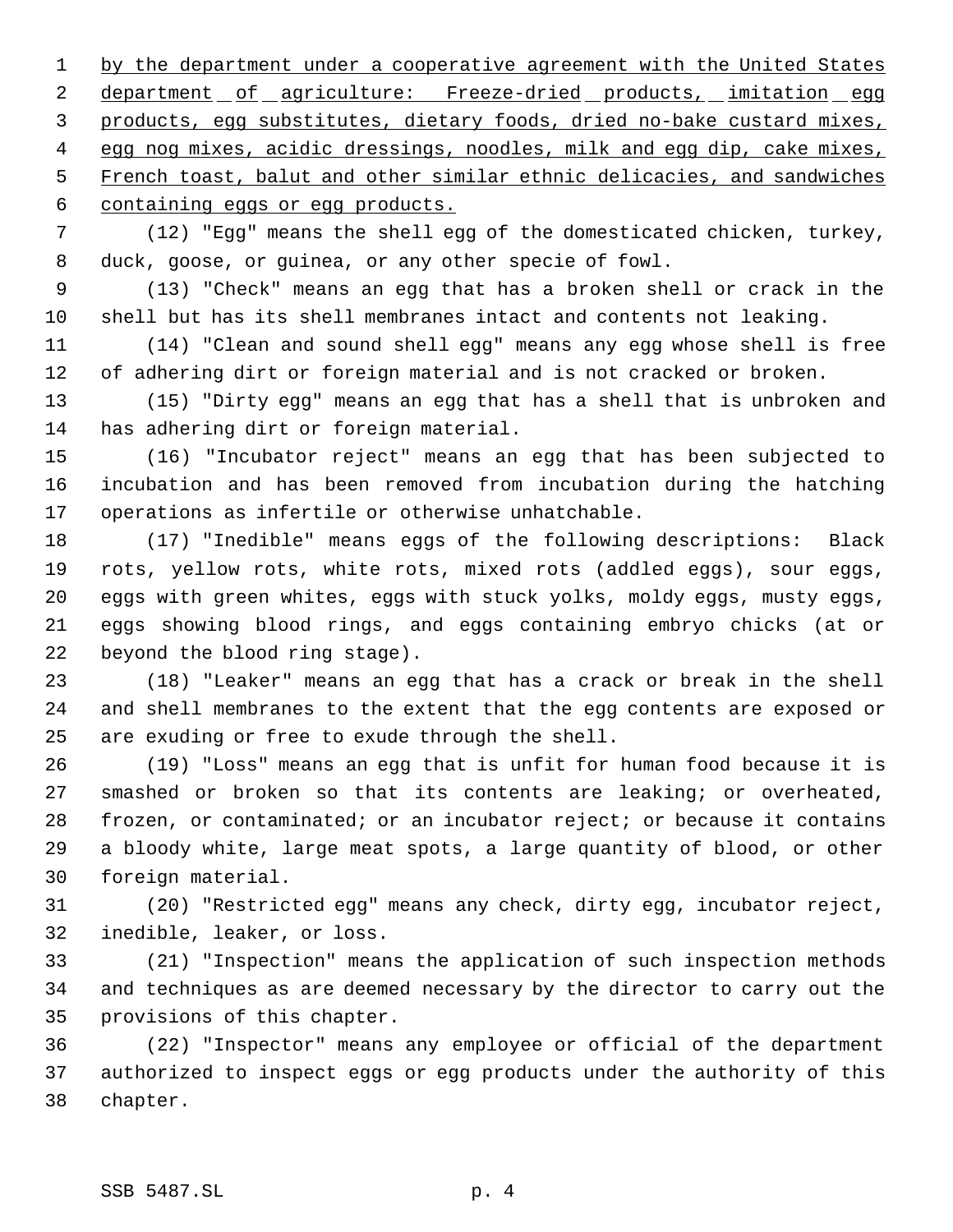(23) "Misbranded" shall apply to egg products which are not labeled and packaged in accordance with the requirements prescribed by regulations of the director under RCW 69.25.100.

 (24) "Official certificate" means any certificate prescribed by regulations of the director for issuance by an inspector or other person performing official functions under this chapter.

 (25) "Official device" means any device prescribed or authorized by the director for use in applying any official mark.

 (26) "Official inspection legend" means any symbol prescribed by regulations of the director showing that egg products were inspected in accordance with this chapter.

 (27) "Official mark" means the official inspection legend or any other symbol prescribed by regulations of the director to identify the status of any article under this chapter.

 (28) "Official plant" means any plant which is licensed under the provisions of this chapter, at which inspection of the processing of egg products is maintained by the United States department of agriculture or by the state under cooperative agreements with the United States department of agriculture or by the state.

 (29) "Official standards" means the standards of quality, grades, and weight classes for eggs, adopted under the provisions of this chapter.

 (30) "Pasteurize" means the subjecting of each particle of egg products to heat or other treatments to destroy harmful, viable micro- organisms by such processes as may be prescribed by regulations of the director.

 (31) "Pesticide chemical", "food additive", "color additive", and "raw agricultural commodity" shall have the same meaning for purposes of this chapter as prescribed in chapter 69.04 RCW.

 (32) "Plant" means any place of business where egg products are processed.

 (33) "Processing" means manufacturing egg products, including breaking eggs or filtering, mixing, blending, pasteurizing, stabilizing, cooling, freezing, drying, or packaging egg products.

 (34) "Retailer" means any person in intrastate commerce who sells eggs to a consumer.

 (35) "At retail" means any transaction in intrastate commerce between a retailer and a consumer.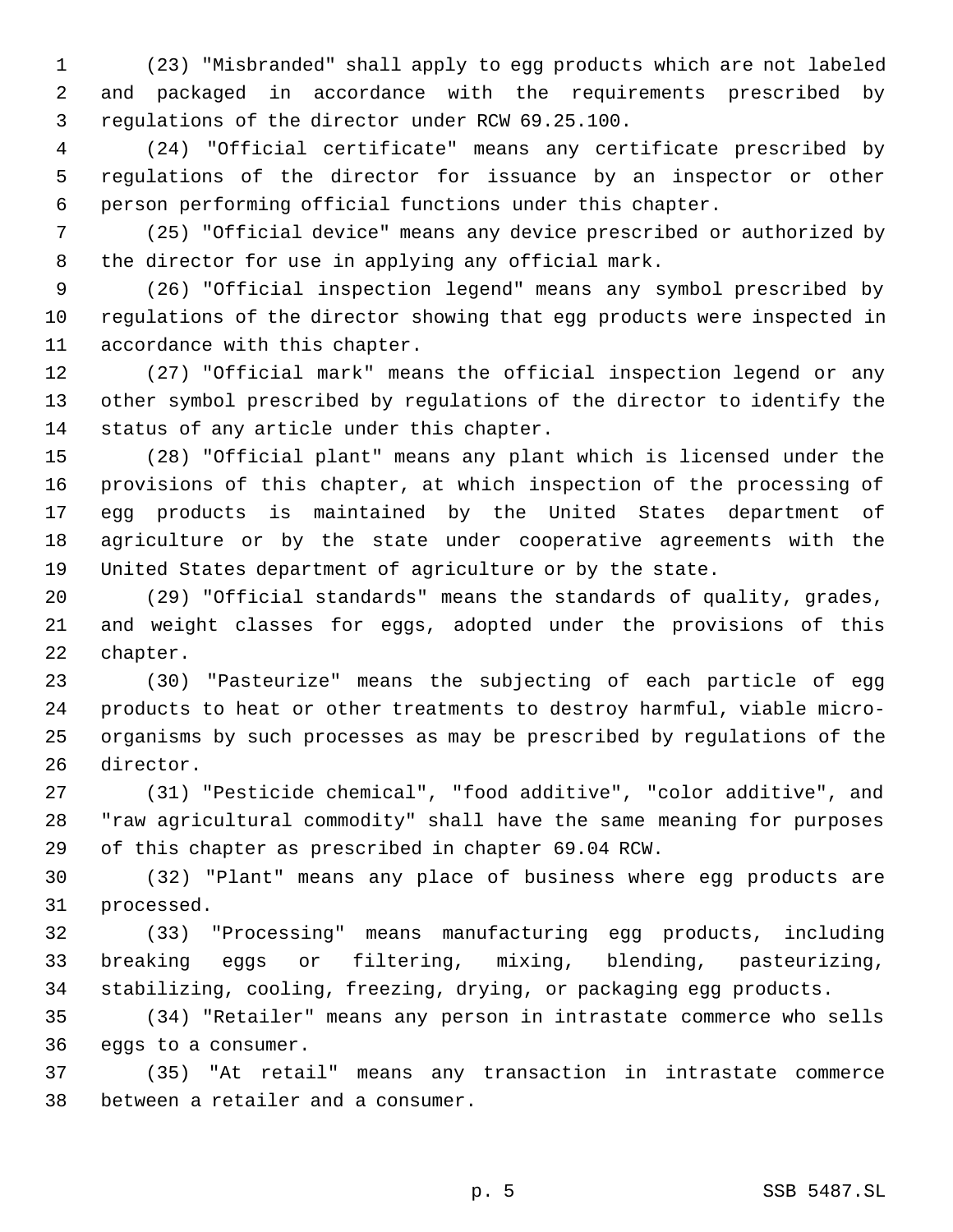(36) "Consumer" means any person who purchases eggs for his or her own family use or consumption; or any restaurant, hotel, boarding house, bakery, or other institution or concern which purchases eggs for serving to guests or patrons thereof, or for its own use in cooking or baking.

 (37) "Candling" means the examination of the interior of eggs by the use of transmitted light used in a partially dark room or place.

 (38) "Master license system" means the mechanism established by chapter 19.02 RCW by which master licenses, endorsed for individual state-issued licenses, are issued and renewed utilizing a master application and a master license expiration date common to each renewable license endorsement.

 (39) "Ambient temperature" means the atmospheric temperature surrounding or encircling shell eggs.

 **Sec. 2.** RCW 69.25.050 and 1995 c 374 s 26 are each amended to read as follows:

 (1)(a) No person shall act as an egg handler or dealer without first obtaining an annual license and permanent dealer's number from 19 the department(( $\div$ -such-license-shall-expire-on-the-master-license 20 expiration date)).

 (b) Application for an egg dealer license or egg dealer branch 22 license( $\left(\frac{1}{2} + \frac{1}{2} + \frac{1}{2}\right)$ ) must be made through the master license system as 23 provided under chapter 19.02 RCW and expires on the master license 24 expiration date. The annual egg dealer license fee  $((\text{shall}-\text{be}))$  is 25 thirty dollars and the annual egg dealer branch license fee ((shall 26 be)) is fifteen dollars. A copy of the master license  $((shall))$  must 27 be posted at each location where  $((such))$  the licensee operates. 28 ((Such)) The application (( $shall$ )) must include the full name of the 29 applicant for the license  $((and))_+$  the location of each facility  $((he))$ 30 the applicant intends to operate, and, if applicable, documentation of compliance with section 3 or 4 of this act.

32 (2) If ((such)) an applicant is an individual, receiver, trustee, firm, partnership, association or corporation, the full name of each member of the firm or partnership or the names of the officers of the 35 association or corporation shall be given on the application. ((Such)) 36 The application ((shall)) must further state the principal business address of the applicant in the state and elsewhere and the name of a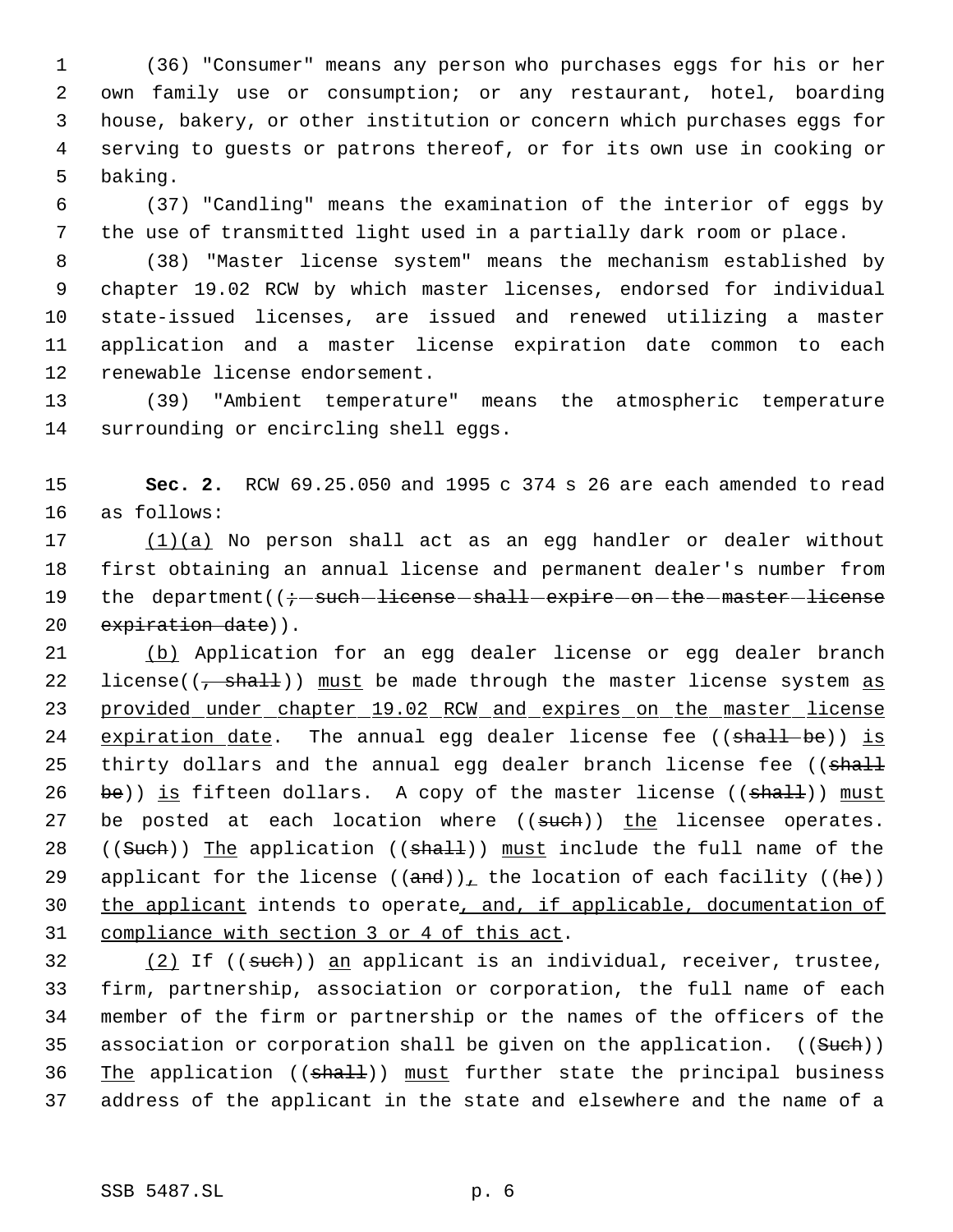person domiciled in this state authorized to receive and accept service of summons of legal notices of all kinds for the applicant and any other necessary information prescribed by the director.

 (3) The applicant must be issued a license or renewal under this 5 section upon the approval of the application and compliance with the 6 provisions of this chapter, including the applicable ((regulations)) 7 rules adopted ((hereunder)) by the department( $\sqrt{\frac{1}{r}}$  the applicant shall be 8 issued a license or renewal thereof)).

9 ((Such)) (4) The license and permanent egg handler or dealer's 10 number ((shall be)) is nontransferable.

 NEW SECTION. **Sec. 3.** A new section is added to chapter 69.25 RCW to read as follows:

 (1) All new and renewal applications submitted under RCW 69.25.050 before January 1, 2026, must include proof that all eggs and egg products provided in intrastate commerce by the applicant are produced by commercial egg layer operations:

 (a) With a current certification under the 2010 version of the united egg producers animal husbandry guidelines for United States egg laying flocks for conventional cage systems or cage-free systems or a subsequent version of the guidelines recognized by the department in rule; or

 (b) Operated in strict compliance with any standards, adopted by the department in rule, that are equivalent to or more stringent than the standards identified in (a) of this subsection.

 (2) All new and renewal applications submitted under RCW 69.25.050 before January 1, 2017, must, in addition to complying with subsection (1) of this section, include proof that all eggs and egg products provided in intrastate commerce by the applicant are produced by commercial egg layer operations whose housing facilities, if built between January 1, 2012, and December 31, 2016, are either:

 (a) Approved under, or convertible to, the American humane association facility system plan for enriched colony housing in effect on January 1, 2011, or a subsequent version of the plan recognized by the department in rule and, in addition, are convertible to the standards identified in section 5 of this act; or

(b) Operated in strict compliance with any standards, adopted by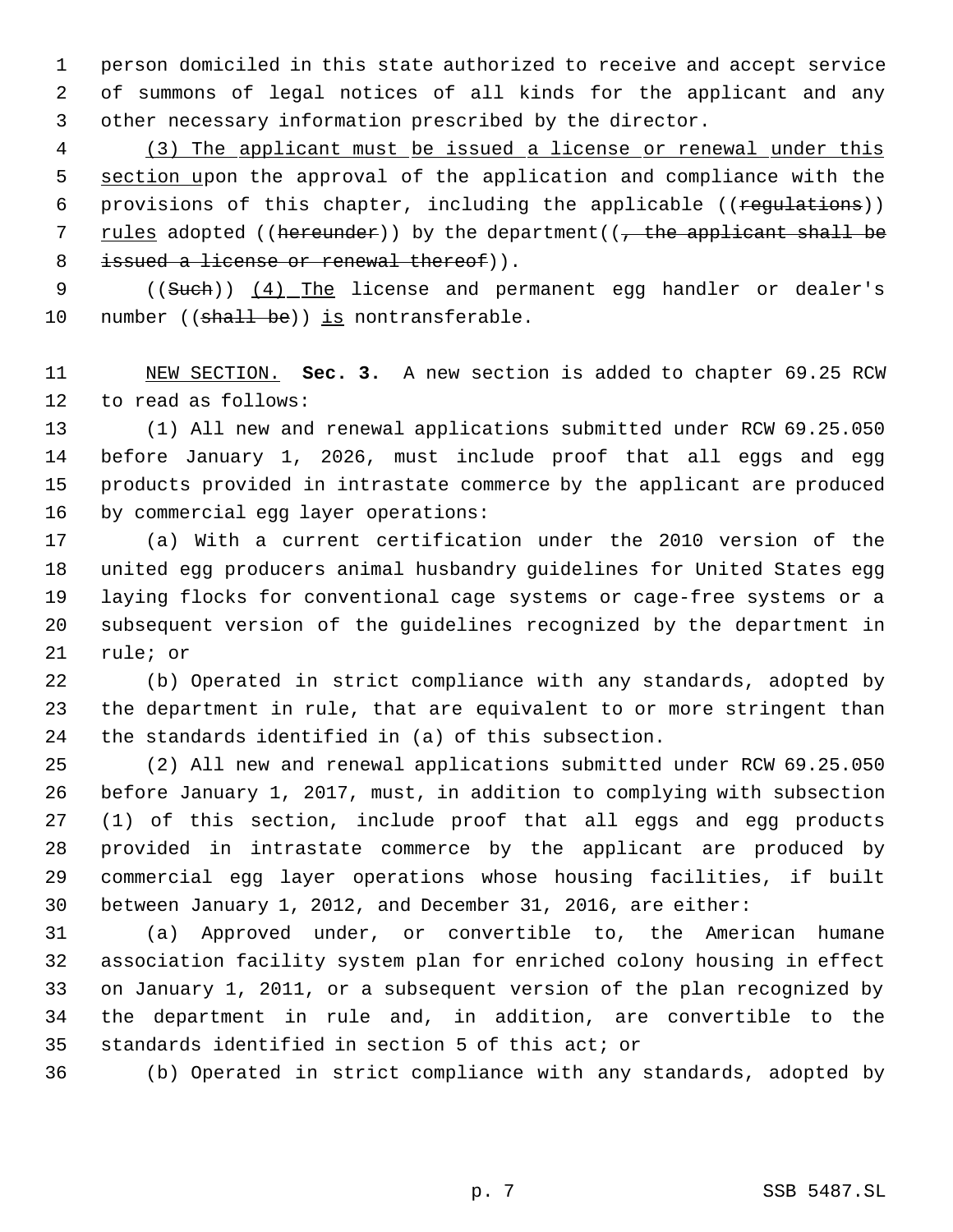the department in rule, that are equivalent to or more stringent than the standards identified in (a) of this subsection.

 (3) All new and renewal applications submitted under RCW 69.25.050 between January 1, 2017, and December 31, 2025, must, in addition to complying with subsection (1) of this section, include proof that all eggs and egg products provided in intrastate commerce by the applicant are produced by commercial egg layer operations whose housing facilities, if built on or after January 1, 2012, are either:

 (a) Approved under the American humane association facility system plan and audit protocol for enriched colony housing in effect on January 1, 2011, or a subsequent version of the plan recognized by the department in rule and, in addition, are operated to the standards identified in section 5 of this act; or

 (b) Operated in strict compliance with any standards, adopted by the department in rule, that are equivalent to or more stringent than the standards identified in (a) of this subsection.

 (4) All new and renewal applications submitted under RCW 69.25.050 on or after January 1, 2026, must include proof that all eggs and egg products provided in intrastate commerce by the applicant are produced by commercial egg layer operations that are either:

 (a) Approved under the American humane association facility system plan and audit protocol for enriched colony housing in effect on January 1, 2011, or a subsequent version of the plan recognized by the department in rule and, in addition, are operated to the standards identified in section 5 of this act; or

 (b) Operated in strict compliance with any standards, adopted by the department in rule, that are equivalent to or more stringent than the standards identified in (a) of this subsection.

 (5) The following are exempt from the requirements of subsections (2) and (3) of this section:

(a) Applicants with fewer than three thousand laying chickens; and

 (b) Commercial egg layer operations when producing eggs or egg products from turkeys, ducks, geese, guineas, or other species of fowl other than domestic chickens.

 NEW SECTION. **Sec. 4.** A new section is added to chapter 69.25 RCW to read as follows:

Any egg handler or dealer involved with the in-state production of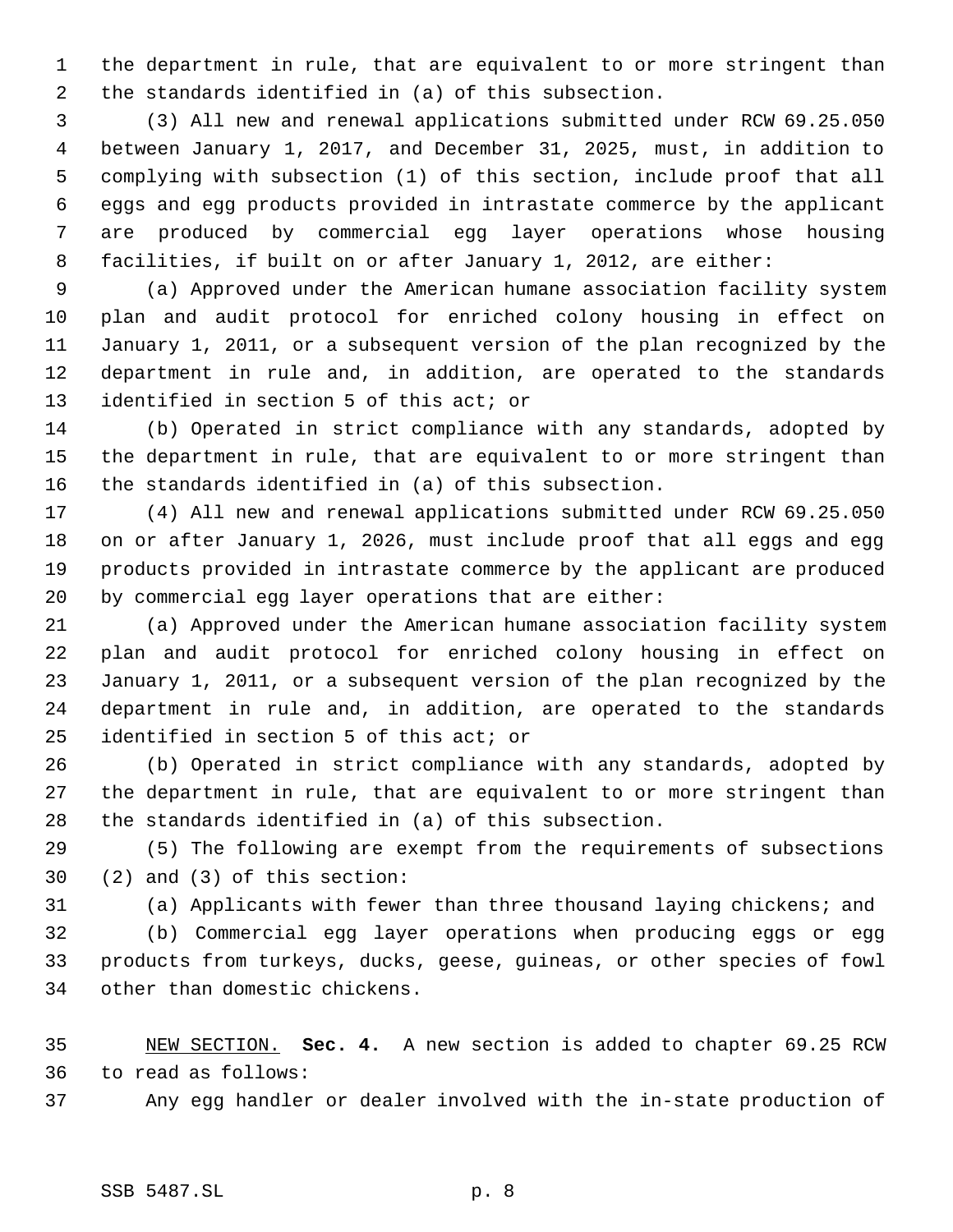eggs or egg products only intended for sale outside of the state of Washington must ensure that the associated commercial egg layer operation is in compliance with the applicable standards as provided in section 3 of this act.

 NEW SECTION. **Sec. 5.** A new section is added to chapter 69.25 RCW to read as follows:

 (1) All commercial egg layer operations required under section 3 of this act to meet the American humane association facility system plan, or an equivalent to the plan, must also ensure that all hens in the operation are provided with:

 (a) No less than one hundred sixteen and three-tenths square inches 12 of space per hen; and

(b) Access to areas for nesting, scratching, and perching.

 (2) The requirements of this section apply for any commercial egg layer operation on the same dates that section 3 of this act requires compliance with the American humane association facility system plan or an equivalent to the plan.

 **Sec. 6.** RCW 69.25.250 and 1995 c 374 s 29 are each amended to read as follows:

 $(1)(a)$  There is hereby levied an assessment not to exceed three mills per dozen eggs entering intrastate commerce, as prescribed by 22 rules ((and regulations)) issued by the director. ((Such)) The 23 assessment ((shall be)) is applicable to all eggs entering intrastate 24 commerce, except as provided in RCW  $69.25.170$  and  $69.25.290$  ( $\left(-\text{Such}\right)$ 25 assessment shall), and must be paid to the director on a monthly basis 26 on or before the tenth day following the month ((such)) the eggs enter intrastate commerce.

28 (b) The director may require reports by egg handlers or dealers 29 along with the payment of the assessment fee. ((Such)) The reports may include any and all pertinent information necessary to carry out the purposes of this chapter.

32 (c) The director may, by ((regulations)) rule, require egg container manufacturers to report on a monthly basis all egg containers sold to any egg handler or dealer and bearing such egg handler or dealer's permanent number.